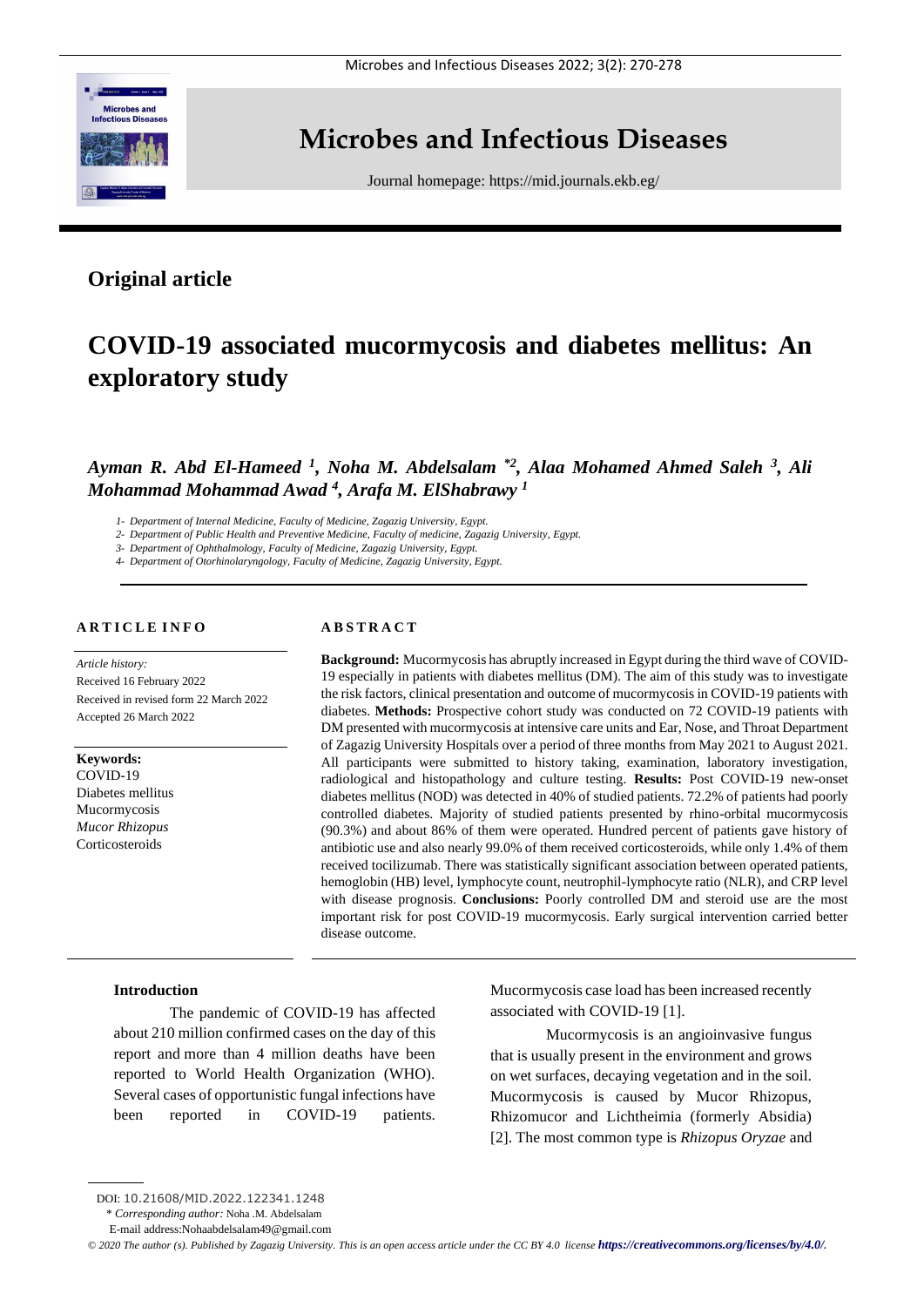causing approximately 60% of mucormycosis cases in humans; it is responsible for 90% of the rhinoorbital-cerebral form [3].

Risk factors for mucormycosis in COVID-19 patients may include poorly controlled diabetes mellitus (DM), immunocompromised patients, glucocorticoids therapy, misuse of broad-spectrum antibiotics, long use of multivitamins, and zinc [4]. The use of high flow oxygen and aggressive use of steam inhalation, low-quality oxygen piping system and ordinary tap water in ventilators are also being listed as risk factors [4]. COVID-19 is known also to cause hyperglycemia in some patients, which could increase the risk for developing fungal infection [5].

The most common presentation of mucormycosis is rhino-orbital-cerebral mucormycosis. Gastrointestinal, pulmonary and cutaneous presentations are also recognized.

Mucormycosis has the worst outcome among other invasive fungal infections caused by aspergillosis and candidiasis. The higher degree of difficulty to cure this infection is related to great difficulty in early diagnosis when the 'window' of successful treatment is higher, differences in host–fungus interactions, and pathogenetic mechanisms [6].

The aim of this study is to investigate the risk factors, clinical presentation (the site of affection) and outcome of mucormycosis in diabetic patients with history of COVID-19.

## **Materials and Methods**

# **Study type and setting**

Prospective cohort study was conducted at intensive care units (ICUs) and Ear, Nose, and Throat (ENT) Department of Zagazig University Hospitals over a period of three months from May 2021 to August 2021.

### **Study sample**

The study was conducted on 72 diabetic patients with history of COVID-19 and were diagnosed as mucormycosis.

# **Sample selection**

All patients fulfilled inclusion criteria during the period of study were included in the study (comprehensive sample).

# **Inclusion criteria**

Diabetic patients with history of COVID-19 (all cases were diagnosed by PCR ) and were diagnosed with mucormycosis as were defined by the

European Organization for Research and Treatment of Cancer and the Mycoses Study Group Education and Research Consortium ( EORTC MSG) criteria [7].

## **Study tools**

All participants were submitted to the following:

- 1- History taking (onset of COVID-19 infection, onset of mucormycosis infection, DM (preexisting or postcovid DM ) , other comorbidities, immunosuppressive drugs and duration of hospital stay).
- 2- Full physical examination.
- 3- Investigations , including:
	- A- Laboratory: CBC including HB (gm/dl), white blood cells, neutrophils, lymphocytes (per mm<sup>3</sup>), glycated haemoglobin (HbA1c) (%), serum creatinine (mg/dl), CRP (mg/l), serum ferritin (ng/mL), serum interleukin-6 (pg/ml).
	- B- Radiological: Non-contrast computed tomography scans of the paranasal sinuses, gadolinium-enhanced magnetic resonance imaging (MRI) scans of brain, paranasal sinuses and orbits.
	- C- Histopathology and fungal and bacterial culture of excisional nasal tissue.

Follow up of patients regarding medical and surgical management was done and recorded.

Patients were classified regarding the outcome of disease into (patients with poor prognosis (didn't respond to treatment or died) and patients with good prognosis( responded to treatment and discharged ).

# **Ethical consideration**

The study was approved by university hospital institutional ethical committee ( #698/2-3-2021)**;** written consent form was signed by the patient or his relative to participate in this study.

#### **Data management**

The SPSS program (Statistical Package for Social Science) version 15.0 was used to analyze the data where, qualitative data were represented as frequencies and percentages and quantitative data were represented as mean and standard deviation. Chi-square test and fisher exact test were used for comparing descriptive data and independent t test and Mann-Whitney test were used to compare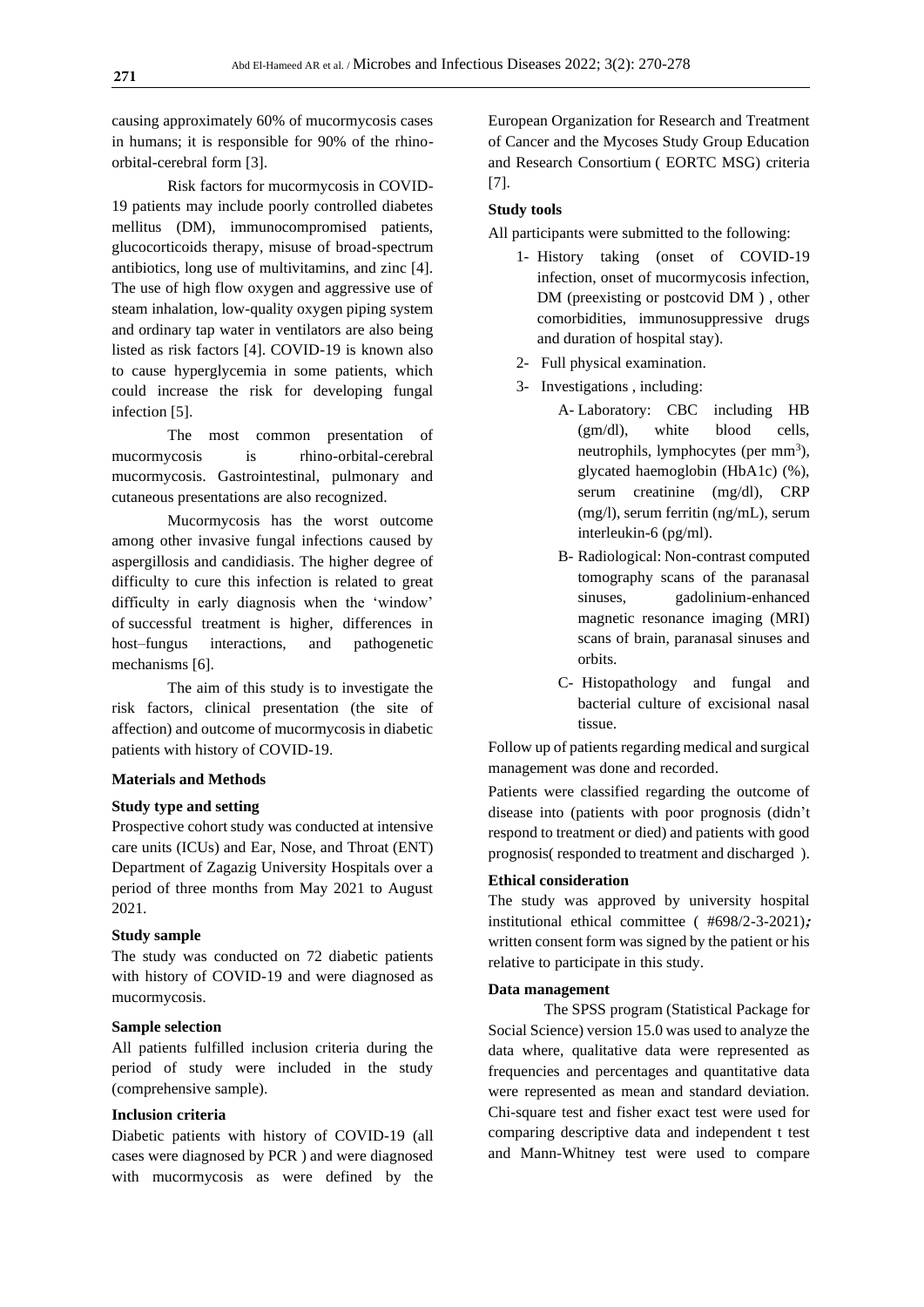quantitative data. *p*-value  $\leq$  0.05 was considered statistically significant.

# **Results**

**Table 1** shows that mean age of studied patients was 58.8±9.6 years, about 60% of them were female and 40% of them developed Post COVID-19 new-onset diabetes (NOD). The mean HbA1c was  $9.5$  ( $\pm$ 2.2) on admission. Poorly controlled diabetes was detected in (72.2%) of patients (HbA1c  $\geq$  8%). Thirty sex percent of patients suffered from other comorbidities. Majority of studied patients were presented by rhino-orbital mucormycosis (90.3%). Hundred percent of patients gave history of antibiotic use and also nearly 99.0% of them received corticosteroids, while only 1.4% of them received tocilizumab. The most common detected organism was Mucor . The mean time interval between onset of COVID-19 and developing mucormycosis was 34.0±28.2 days.

**Table 1** also shows the mean values of some laboratory chemical tests of studied patients including HB (10.7±2.2gm/dl), white blood cells( $12.3\pm4.3\times10^{9}/L$ ), neutrophils(  $9086.1\pm4307.7$ 

per mm<sup>3</sup>), lymphocytes (1700.7±985.1 per mm<sup>3</sup> ), HbA1c  $(9.5 \pm 2.2\%)$ , serum creatinine  $(1.7 \pm 1.2\%)$ mg/dl ), CRP (155.4±188.8 mg/l), serum ferritin  $(619.0\pm 823.0$  ng/mL), serum interleukin-6  $(44.3 \pm 65.3 \text{ pg/ml})$ .

**Table 2** shows that there was statistically significant association between operated patients , disease outcome , HB level, lymphocyte count, NLR and CRP level and disease prognosis **.**On the other hand, there was no significant association between different comorbidities, the control of diabetes (good or poor) and disease prognosis.

Patients with suspected mucormycosis were initially treated by Amphotericin B/liposomal amphotericin B with tight blood glucose control, then surgical debridement and orbital exenteration and continued on specific antifungal (amphotericin B, posaconazole, itraconazole or voriconazole) depending on the culture results. About 86% (62/72) of patients were operated. Regarding outcome of cases, 10 patients died before surgery and 70.8% of them were discharged.

**Table 1.** Frequency distribution of patients and disease characteristics.

|                                      |                                              | Frequency $(\% )$ |  |  |
|--------------------------------------|----------------------------------------------|-------------------|--|--|
| Patient and disease characteristics  |                                              | $(N=72)$          |  |  |
| Age                                  | $(X\pm SD)$                                  | $58.8 + 9.6$      |  |  |
| <b>Sex</b>                           | -Female                                      | 43(59.7)          |  |  |
|                                      | -Male                                        | 29(40.3)          |  |  |
|                                      | <b>Diabetes onset:</b>                       |                   |  |  |
| -Preexisting                         |                                              | 43(59.7)          |  |  |
| -Post COVID-19 (NOD)                 |                                              | 29(40.3)          |  |  |
| <b>Poorly controlled diabetes</b>    |                                              | 52(72.2)          |  |  |
| Other comorbidities*                 |                                              | 26(36.1)          |  |  |
|                                      | <b>Clinical presentation of mucormycosis</b> |                   |  |  |
| Rhino-orbital                        |                                              | 65(90.3)          |  |  |
| Rhino-orbital -cerebral              |                                              | 7(9.7)            |  |  |
| <b>Operated cases</b>                |                                              | 62(86.1)          |  |  |
| History of corticosteroids use       |                                              | 71(98.6)          |  |  |
| History of antibiotic administration |                                              | 72(100.0)         |  |  |
|                                      | History of tocilizumab administration        | 1(1.4)            |  |  |
|                                      | <b>Prognosis</b>                             |                   |  |  |
| Good                                 |                                              | 48(66.7)          |  |  |
|                                      | Outcome                                      |                   |  |  |
|                                      | -Discharge                                   | 51(70.8)          |  |  |
| -Death                               |                                              | 21(29.2)          |  |  |
|                                      | Interval between $(X \pm SD)$                | $34.03 \pm 28.2$  |  |  |
| Duration of hospital stay (X±SD)     |                                              | $13.7 \pm 7.1$    |  |  |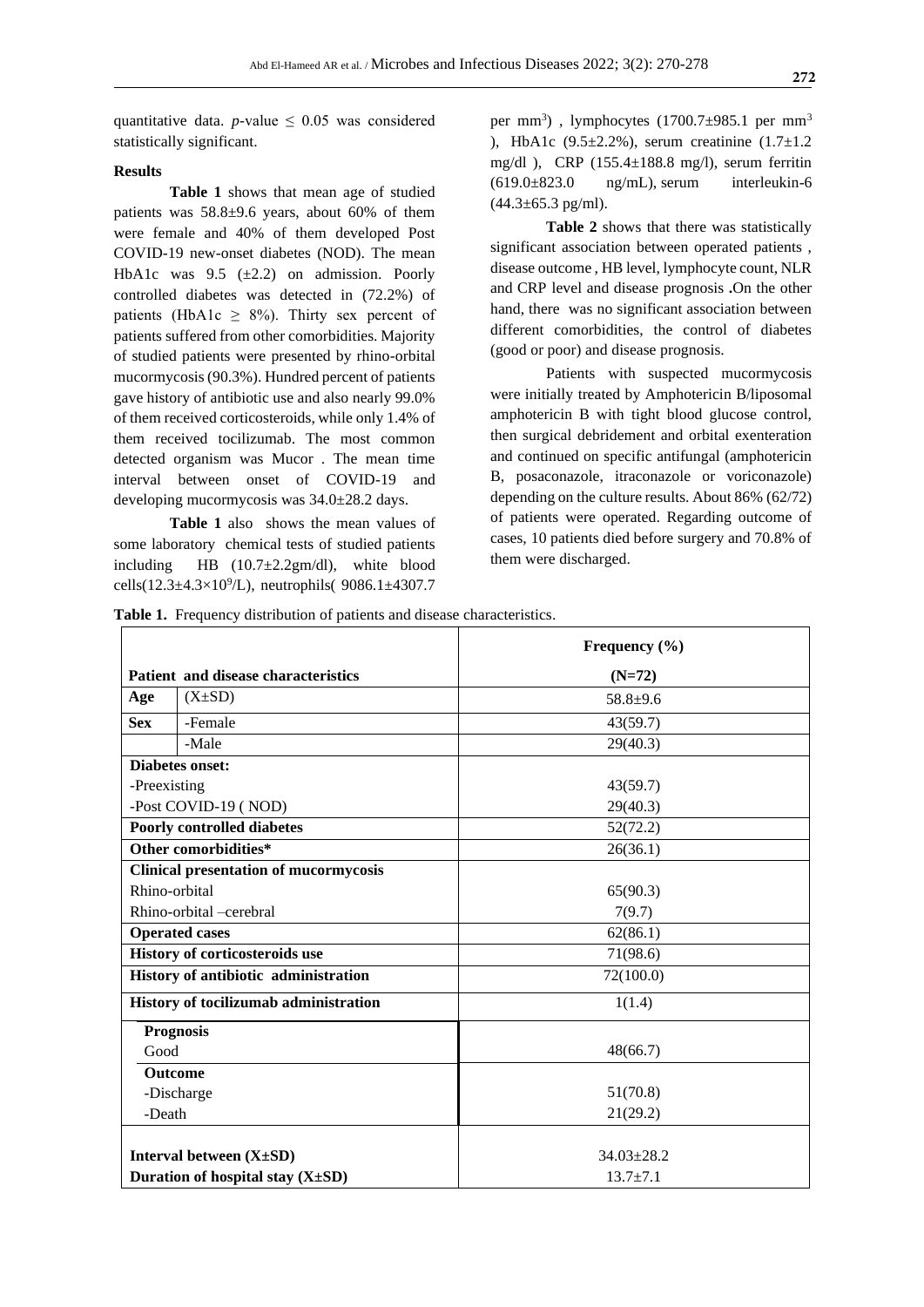| Laboratory Findings $(X \pm SD)$ | Reference values                                              |  |  |
|----------------------------------|---------------------------------------------------------------|--|--|
| <b>HBA1C</b>                     | $9.5 + 2.2$<br>$(4-5.6\%)$                                    |  |  |
| Lymphocyte count                 | $(1000-4000 \text{ per mm}^3)$<br>$1700.7+985.1$              |  |  |
| <b>WBC</b> count                 | $(4.5 \text{ to } 11.0 \times 10^9/\text{L})$<br>$12.3 + 4.3$ |  |  |
| Neutrophil count                 | $(2500 - 8000)$ per mm <sup>3</sup><br>$9086.1 \pm 4307.7$    |  |  |
| <b>HB</b> level                  | $10.7 + 2.2$<br>$(12-17 \text{ gm/dl})$                       |  |  |
| <b>Creatinine level</b>          | $(0.7-1.3 \text{ mg/dL})$<br>$1.7 + 1.2$                      |  |  |
| <b>CRP</b> level                 | $155.4 \pm 188.8$<br>$(8-10 \text{ mg/L})$                    |  |  |
| <b>Ferritin level</b>            | $619.0 \pm 823.0$<br>$(20-250 \text{ ng/mL})$                 |  |  |
| IL6                              | $(0 - 43.5 \text{ pg/ml})$<br>$44.3 \pm 65.3$                 |  |  |
| <b>NLR</b>                       | $7.3 + 6.1$<br>$(1-3)$                                        |  |  |

\*Hepatitis C, hypertension, cardiac diseases, pancytopenia, CKD, stroke, hyperthyroidism, pancytopenia, scleroderma, Bronchia l asthma.

| Patient and disease characteristics           | Good            | Poor              | Chi-square          | $p$ value       |
|-----------------------------------------------|-----------------|-------------------|---------------------|-----------------|
|                                               | $(N=48)$        | $(N=24)$          | test                |                 |
| <b>Sex</b>                                    |                 |                   |                     |                 |
| Female $(N=43)$                               | 27(56.3%)       | 16(66.7%)         | 0.7                 | 0.4             |
| Male $(N=29)$                                 | 21(43.7%0)      | 8(33.7%)          |                     |                 |
| <b>Diabetes onset:</b>                        |                 |                   |                     |                 |
| $-Preexisting(N=43)$                          | 28 (58.3%)      | 15(62.5%)         | 0.11                | 0.7             |
| -Post COVID-19 NOD (N=29)                     | 20(41.7%)       | 9(37.5%)          |                     |                 |
| Poorly controlled diabetes (N=52)             | 35 (72.9%)      | 17 (70.8%)        | 0.03                | 0.8             |
| <b>Other comorbidities</b>                    |                 |                   |                     |                 |
| Yes $(N=26)$                                  | 14 (29.2%)      | $12(50.0\%)$      | 3.01                | 0.08            |
|                                               |                 |                   |                     |                 |
| <b>Clinical presentation of mucormychosis</b> |                 |                   |                     |                 |
| Rhino-orbital (N=65)                          | 45 (93.8%)      | 20 (83.3%)        | 1.98                | 0.16            |
| Rhino-orbital -cerebral(N=7)                  | $3(6.2\%)$      | 4(16.7%)          |                     |                 |
| Operated cases $(N=62)$                       | 47 (97.9%)      | 15 (62.5%)        | <b>Fisher Exact</b> | $0.000*$        |
| History of corticosteroid use                 | 48 (100.0)      | 23 (95.8%)        | Fisher exact        | 0.33            |
| <b>Outcome</b>                                |                 |                   |                     | $0.000*$        |
| -Discharge                                    | 48(100.0%)      | 3(12.5%)          | 59.3                |                 |
| -Death                                        | $0(0.0\%)$      | 21(87.5%)         |                     |                 |
| <b>Labaratory findings</b>                    | $(X\pm SD)$     | $(X\pm SD)$       | t test              |                 |
| HBA1C                                         | $9.4 + 2.2$     | $9.8 + 2.3$       | .66                 | $.5\,$          |
| Lymphocyte                                    | 1911.4±1086.3   | 1279.2±553.2      | 2.7                 | $0.009*$        |
| <b>WBC</b>                                    | 11.9±4.04       | $12.9 \pm 4.8$    | .838                | $.4\phantom{0}$ |
| <b>Neutophils</b>                             | 8447.9±4030.9   | 10362.5±4639.9    | 1.806               | 0.07            |
| <b>HB</b> level                               | $11.3 \pm 2.0$  | $9.4 \pm 2.04$    | 3.8                 | $0.000*$        |
| <b>Creatinine</b>                             | $1.5 \pm 1.1$   | $2.0 \pm 1.4$     | 1.64                | 0.1             |
| <b>CRP</b>                                    | $104.6 + 99.1$  | $257.1 \pm 271.8$ | 3.5                 | $0.001*$        |
| <b>Ferritin</b>                               | 541.2±865.6     | 773.3±725.1       | 1.3                 | .26             |
| IL <sub>6</sub>                               | $29.7 \pm 24.2$ | 79.3±115.2        | 1.5                 | .16             |
| <b>NLR</b>                                    | $6.1 \pm 6.2$   | $9.7 + 5.3$       | Mann-               | $0.002*$        |
|                                               |                 |                   | whitney             |                 |
|                                               |                 |                   | 312.5               |                 |

**Table 2.** Relation between patients and disease characteristics and prognosis of disease.

\*Significant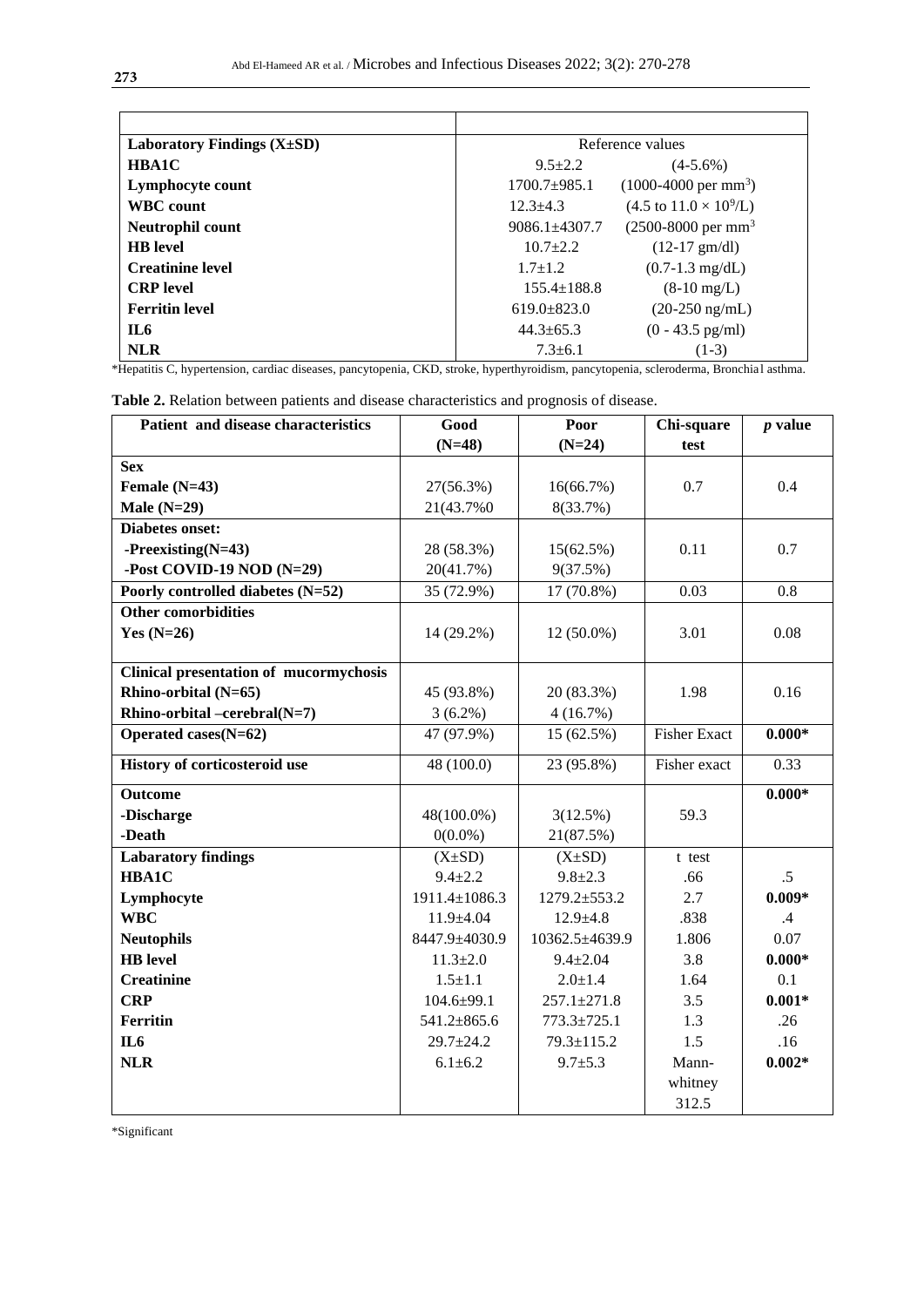

**Figure 1.** T1 coronal MRI showing hypointensity in the left maxillary, ethmoidal and frontal sinuses with breakdown of the left lamina papyracea.

**Figure 2.** T1 axial imaging with Post gadolinium enhancement showing necrotic devitalized left inferior turbinate (hypointense black turbinate sign) with necrosed upper alveolar margin with mucosal thickening of the left maxillary sinus.

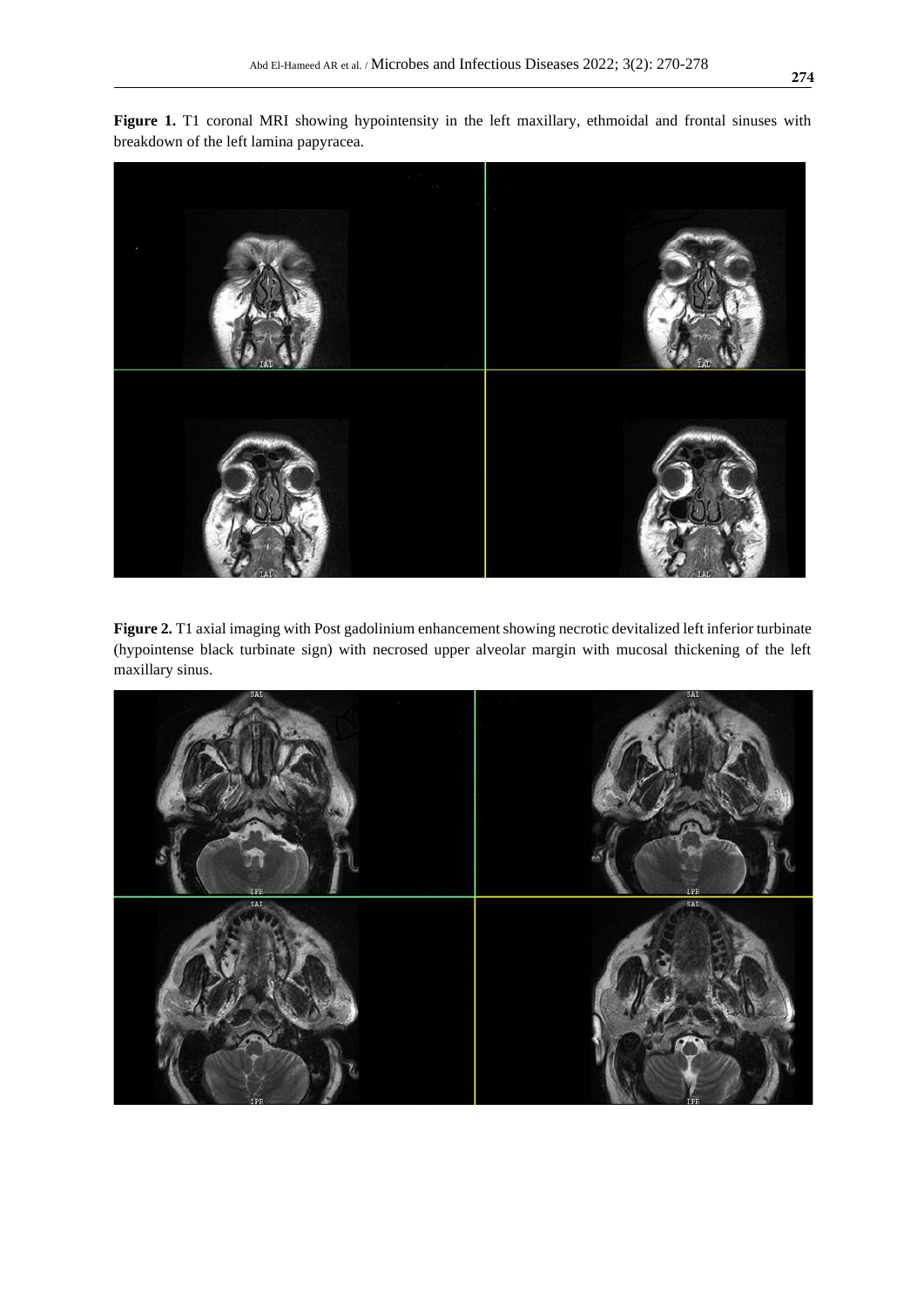Figure 3. T2 coronal images showing left sided hyperintensity in frontal and maxillary sinuses denoting inflammatory reaction  $\&$  iso to hypointensity in ethmoid and nasal turbinates in the same side denoting focus of necrotic tissue and fungal element.



**Figure 4.** Cutaneous Mucormycosis involving the face in the form of necrotic black eschar and left eye proptosis.



# **Discussion**

Mucormycosis is a serious, may be fatal fungal infection, peaked in COVID-19 pandemic [8]. The relationship between these two infections is unclear but this may be due to corticosteroids over use and/ or uncontrolled DM. Some case reports of post COVID-19 mucormycosis were diagnosed several days after being admitted for COVID-19,

while other case reports describe patients who were diagnosed with rhinocerebral mucormycosis and COVID-19 simultaneously [9,10].

Since the beginning of COVID-19 pandemic to august 2021, Zagazig university Hospitals (as tertiary center) admitted about 1589 cases beside 5276 patients were diagnosed and advised for home isolation and treatment.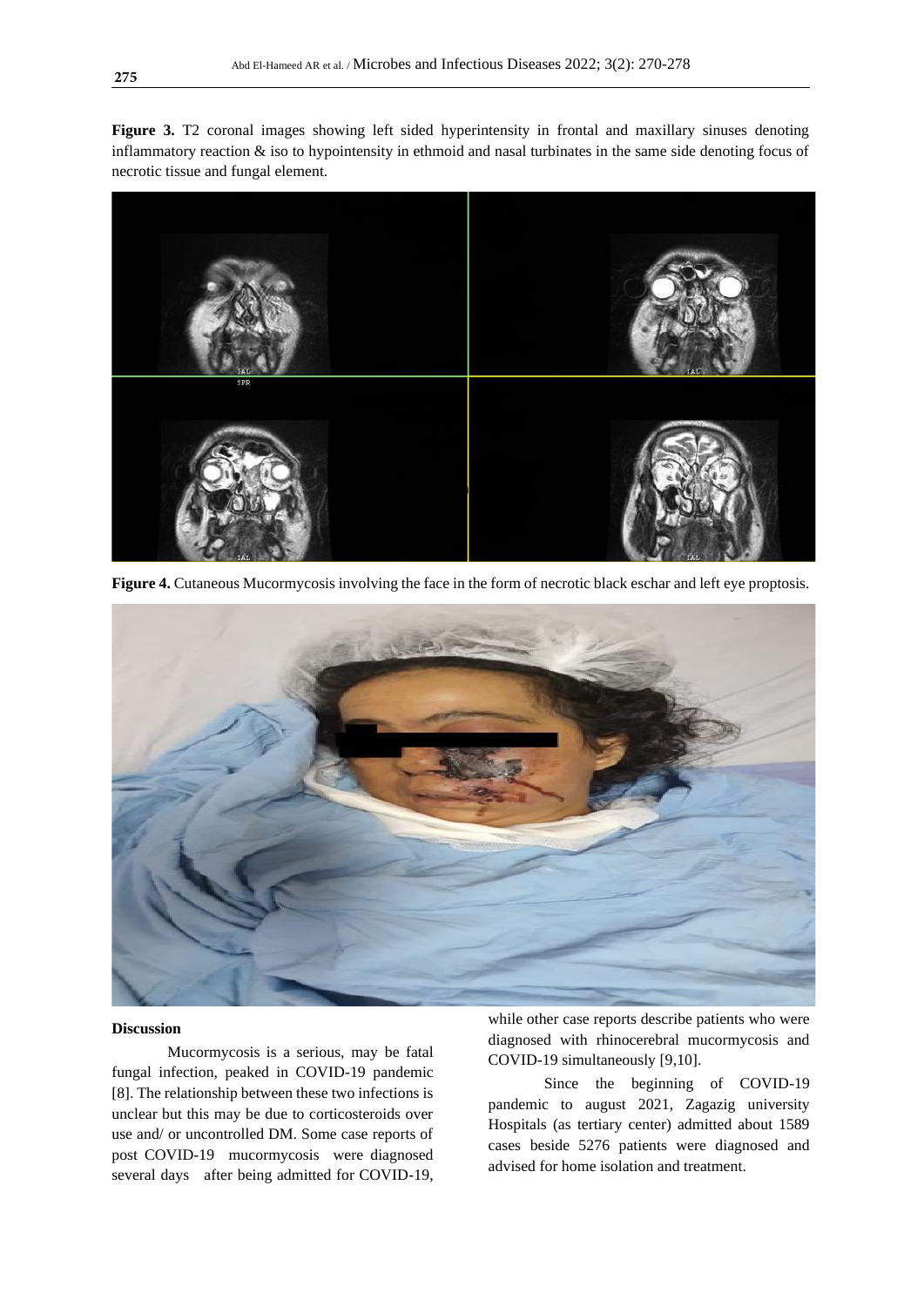This study was conducted at zagazig University hospitals on the months of May, June and July during the third wave of COVID-19 in Egypt. During this period about 800 COVID-19 patient was admitted to our hospital, of them 72 patients complicated by mucormycosis with mean age 58.8±9.6 years,43 female(60 %) and 29 male (40 %). All of them had DM (43 patient with preexisting DM and 29 patients with post COVID19 new onset DM (NOD). Diabetes is known to be the most frequent risk factor for mucormycosis. In a study conducted by Mishra et al [8] in India 2021, diabetes was associated with (87.5%) cases of COVID-19 Associated Mucormycosis (CAM), with poor glycemic control (mean HbA1c =  $9.06 \pm 2.19$ ) at time of admission, which was nearly the same in this study.

There is a bidirectional relationship between DM and COVID-19 [11]. Diabetes mellitus is associated with a significantly increased risk of severe Covid-19. On the other hand, NOD and exacerbation of preexisting DM have been observed among COVID-19 patients. SARS-COV-2 binds to Angiotensin converting enzyme-2 (ACE-2) receptors in the pancreatic beta cells inducing downregulation of ACE-2 expression, causing damage of islet-cells resulting in worsening of preexisting diabetes or emergence of NOD [12]. New-onset diabetes mellitus in hospitalized COVID-19 patients could reflect previously undiagnosed diabetes that was discovered incidentally as a result of the increased testing [13]. Acute infection can lead to stress hyperglycemia, which may be transient and resolve once the infection and the associated inflammatory response are resolved [14]. Furthermore, corticosteroids, which are known to cause hyperglycemia, are increasingly being used to treat COVID-19 patients [15].

Thirsty six percent (36%) of our patients had other comorbidities e.g Hepatitis C, hypertension, cardiac diseases, pancytopenia, CKD, stroke, hyperthyroidism, pancytopenia, scleroderma, or bronchial asthma.

The mean interval between COVID-19 and developing mucormycosis in this study was 34.03 $\pm$ 28.2 days compared to 17.28 ( $\pm$ 11.36) in **Mishra et al.** [8]. There was no significant association between the interval and prognosis of disease.

Most of our patients (90%) presented by rhino-orbital mucormycosis which was similar to WHO report regarding pattern of involvement of mucormycosis in patients with diabetes [16].

Hundred percent of patient gave history of antibiotic use and also nearly 99.0% of them received corticosteroids. Corticosteroids became a corner stone in treatment of COVID19 especially severe cases; unfortunately it is one of most prevalent risk factors for mucormycosis especially with prolonged use or sometimes misuse in COVID-19 patients. Corticosteroids were serving mucormycosis with both immunosuppression and hyperglycemia [17,18].

Regarding disease outcome 48 patients (67%) had good prognosis while 24 patients (33 %) had bad prognosis including 21 patients (about 30%) died. Outcome wasn't related to patient sex, diabetes onset, clinical type of mucormychosis nor history of corticosteroid or antibiotic use. It was noticed that elderly had poor prognosis (mean age 61.9 years) while in patients with good prognosis mean age was 57.2 years despite being statistically not significant  $(p$ .value  $> 0.05$ ).

Outcome was strongly improved in operated patients than non-operated. This is in concordance with a previous retrospective study conducted by **Nithyanandam et al.** [19] in which patients with early surgical treatment had good prognosis and mortality was less than 10%.

Also higher lymphocytic count and hemoglobin level was associated with better prognosis as lymphopenia is prevalent in COVID-19 patients and its degree correlates with disease severity [20]. On the other hand, patients with higher NLR had poor prognosis. NLR has prognostic value in COVID-19 patients as shown in **Yang et al.** [21] study on Chinese patients and concluded that high  $NLR$  ( $>3.3$ ) is independently associated with more severe COVID-19. Furthermore, high NLR (>3.3) was with low patient survival [21]. Another study by **Xia et al.** [22] found high NLR  $>4.7$  is an independent risk factor for severe COVID-19.

# **Conclusion**

Physicians should have a high index of suspicion for mucormycosis particularly within the first month after the COVID-19 diagnosis in individuals with diabetes and immunocompromised individuals.

Timely repeated surgical debridement is important in improvement of patient outcome.

Public health officials should promote the judicious use of steroids, other immunomodulators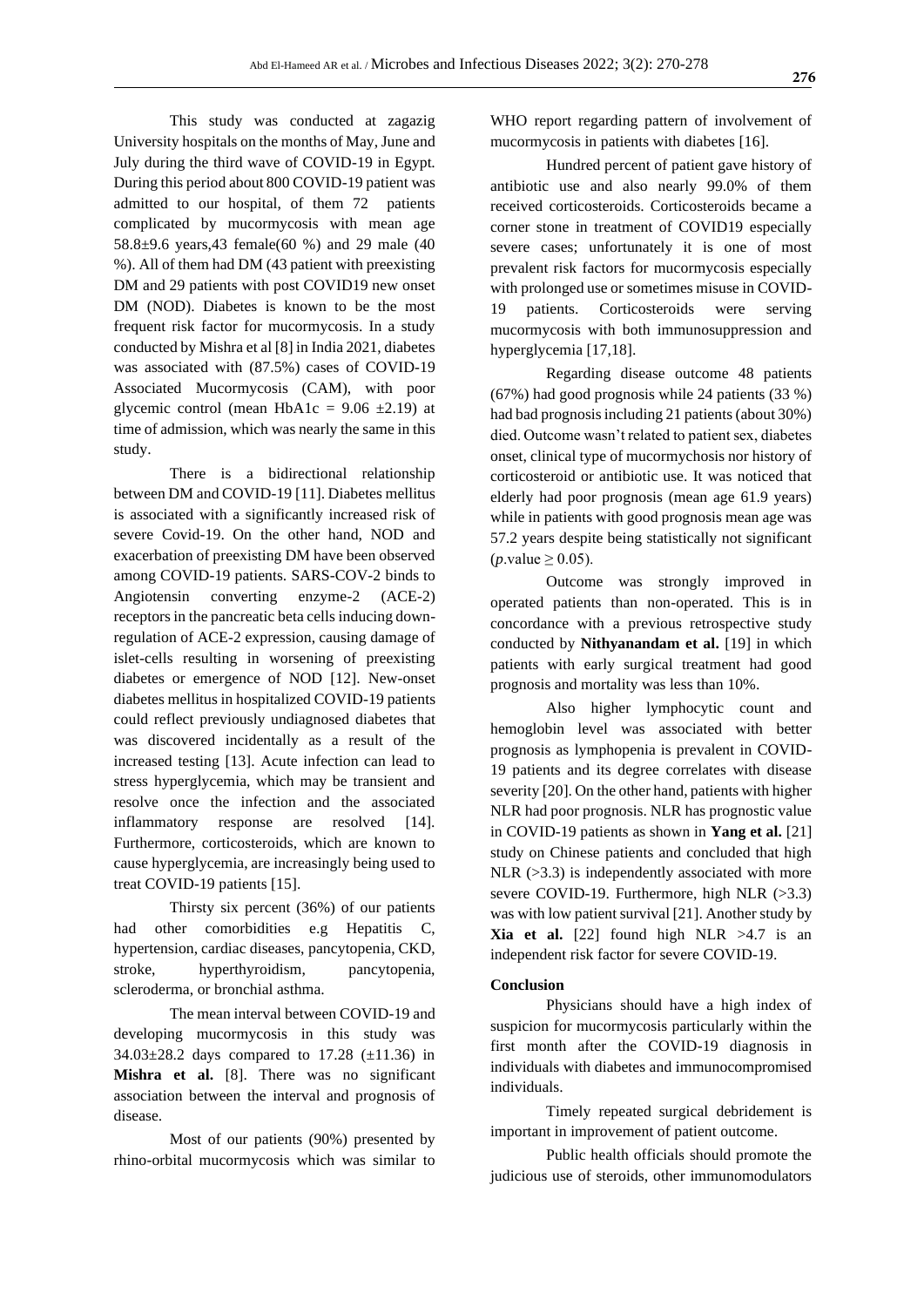and broad-spectrum antibiotics, to avoid flare-up of the fungal infection, also advice to follow COVID-19 guidelines and resist non-evidence-based therapies.

#### **Limitations of study**

It is a single-center study with a small number of patients, so it may not precisely reflect the current status of the world. The incidence of mucormycosis in COVID-19 cases could not be calculated due to the absence of a denominator. Limited sample size also prevents subgrouping, lack of a control group (COVID-19 without mucormycosis) to compare the clinical and biochemical parameters as well as treatment between both groups.

# **Declaration of competing interest:** None.

### **Acknowledgements**

The authors are thankful to ICUs and ENT department of Zagazig University Hospitals, studied patients and their relatives for their kind cooperation.

# **Funding**

This research did not receive any specific grant from funding agencies in the public, commercial, or not-for-profit sectors.

# **References**

- 1-**Kubin CJ, McConville TH, Dietz D.** Open Forum Infectious Diseases; 2021. Characterization of bacterial and fungal infections in hospitalized patients with COVID-19 and factors associated with healthcare associated infections. Available at: [https://doi.org/10.1093/ofid/ofab201.](https://doi.org/10.1093/ofid/ofab201)
- 2-**Roden MM, Zaoutis TE, Buchanan WL, Knudsen TA, Sarkisova TA, Schaufele RL, et al.** Epidemiology and outcome of zygomycosis: a review of 929 reported cases. Clin Infect Dis 2005; 41:634.
- 3-**Sugar AM.** In: Mandell GL, Bennett JE, Dolin R(eds) Mandell, Douglas, and Bennett's principles and practice of infectious diseases (5th edn), Churchill Livingstone, New York, USA, 2000. [\[Google Scholar\]](https://scholar.google.com/scholar_lookup?title=Mandell,+Douglas,+and+Bennett%27s+principles+and+practice+of+infectious+diseases&author=A.M.+Sugar&publication_year=2000&) [\[Ref list\]](https://www.ncbi.nlm.nih.gov/pmc/articles/PMC8137376/#bib6).
- 4-**Rao VUS, Arakeri G, Madikeri G, Shah A, Oeppen RS, Brennan PA.** COVID-19

associated mucormycosis (CAM) in India: a formidable challenge [published online ahead of print, 2021 Jun 29]. Br J Oral Maxillofac Surg 2021; S0266-4356(21)00245-X.

- 5-**Montefusco L, Ben Nasr M, D'Addio F, Loretelli C, Rossi A, Pastore I, et al.** Acute and long-term disruption of glycometabolic control after SARS-CoV-2 infection. Nature Metabolism 2021;3(6):774-85.
- 6-**Katragkou A, Walsh TJ, Roilides E.** Why is mucormycosis more difficult to cure than more common mycoses? Clin Microbiol Infect 2014; 20:74-81.
- 7-**Donnelly JP, Chen SC, Kauffman CA, Steinbach WJ, Baddley JW, Verweij PE, et al.** Revision and Update of the Consensus Definitions of Invasive Fungal Disease From the European Organization for Research and Treatment of Cancer and the Mycoses Study Group Education and Research Consortium. Clin Infect Dis 2020; 71, 1367–1376.
- 8-**Mishra Y, Prashar M, Sharma D, Akash, Kumar VP, Tilak TVSVGK.** Diabetes, COVID 19 and mucormycosis: Clinical spectrum and outcome in a tertiary care medical center in Western India. Diabetes Metab Syndr 2021; 15(4):102196.
- 9-**Mekonnen ZK, Ashraf DC, Jankowski T, Grob SR, Vagefi MR, Kersten RC, et al.** Acute Invasive Rhino-Orbital Mucormycosis in a Patient With COVID-19-Associated Acute Respiratory Distress Syndrome. Ophthalmic Plast Reconstr Surg 2021; 37:e40.
- 10-**Werthman-Ehrenreich A.** Mucormycosis with orbital compartment syndrome in a patient with COVID-19. Am J Emerg Med 2021; 42:264.e5.
- 11-**Singh AK, Singh R.** Hyperglycemia without diabetes and new-onset diabetes are both